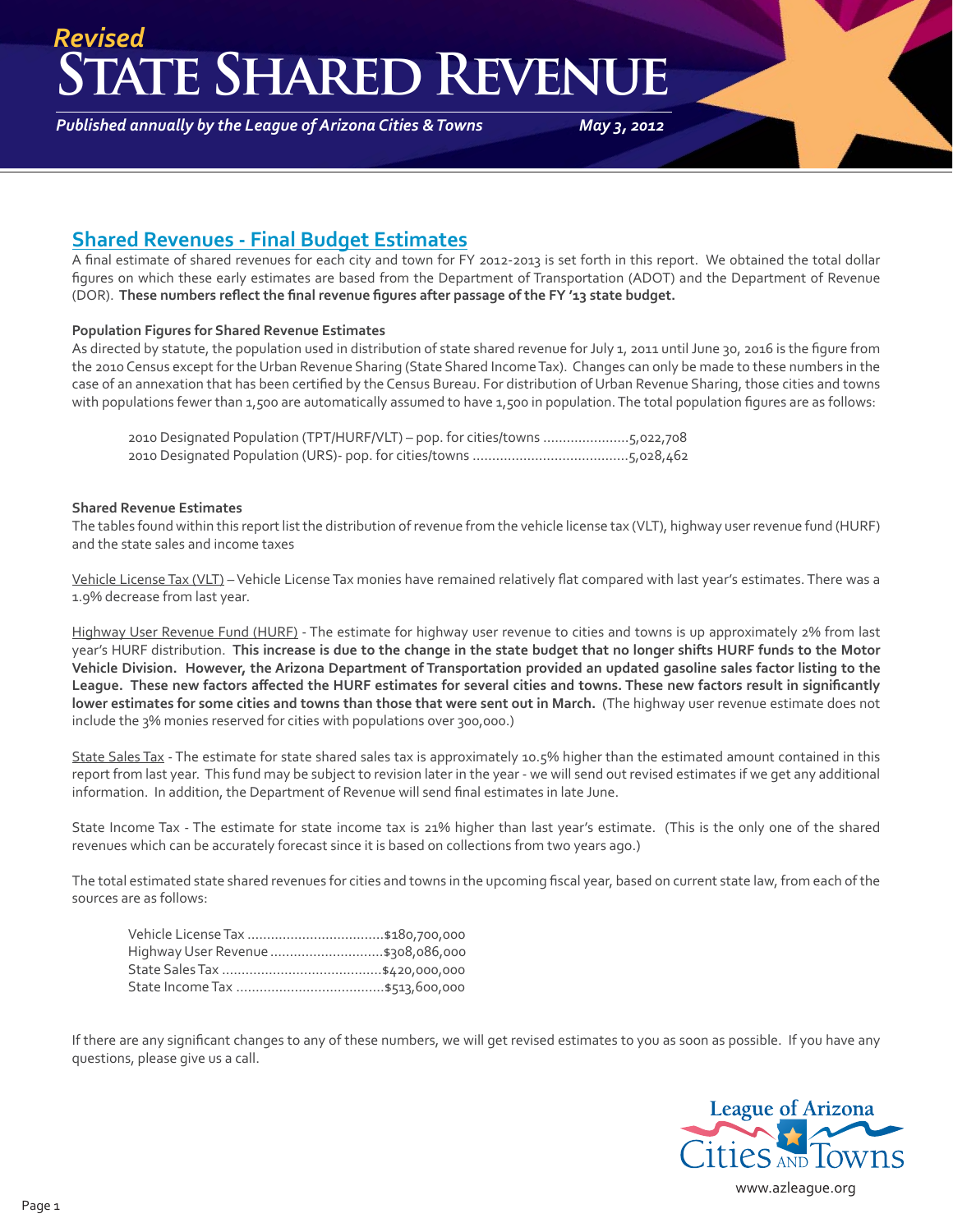## **ATE SHARED REVENUE** *Revised*

*Published annually by the League of Arizona Cities & Towns*

*May 3, 2012*

| <b>CITY/TOWN</b>       | 2010 CENSUS<br>POP. | <b>2010 URS</b><br>POP.* | <b>VLT</b>   | <b>HURF</b>  | <b>SALESTAX</b> | <b>INCOME TAX</b> |
|------------------------|---------------------|--------------------------|--------------|--------------|-----------------|-------------------|
| APACHE JUNCTION        | 35,840              | 35,840                   | \$1,552,745  | \$2,321,015  | \$2,996,949     | \$3,660,647       |
| <b>AVONDALE</b>        | 76,238              | 76,238                   | \$2,527,406  | \$4,290,485  | \$6,375,039     | \$7,786,842       |
| <b>BENSON</b>          | 5,105               | 5,105                    | \$233,871    | \$346,052    | \$426,881       | \$521,417         |
| <b>BISBEE</b>          | 5,575               | 5,575                    | \$255,402    | \$377,912    | \$466,183       | \$569,423         |
| <b>BUCKEYE</b>         | 50,876              | 50,876                   | \$1,686,617  | \$2,863,175  | \$4,254,263     | \$5,196,403       |
| <b>BULLHEAD CITY</b>   | 39,540              | 39,540                   | \$1,941,954  | \$3,130,329  | \$3,306,344     | \$4,038,560       |
| <b>CAMP VERDE</b>      | 10,873              | 10,873                   | \$564,999    | \$766,508    | \$909,203       | \$1,110,553       |
| CAREFREE               | 3,363               | 3,363                    | \$111,489    | \$189,261    | \$281,215       | \$343,492         |
| <b>CASA GRANDE</b>     | 48,571              | 48,571                   | \$2,104,308  | \$3,145,481  | \$4,061,518     | \$4,960,973       |
| <b>CAVE CREEK</b>      | 5,015               | 5,015                    | \$166,255    | \$282,232    | \$419,355       | \$512,225         |
| <b>CHANDLER</b>        | 236,123             | 236,123                  | \$7,827,838  | \$13,288,414 | \$19,744,660    | \$24,117,269      |
| <b>CHINO VALLEY</b>    | 10,817              | 10,817                   | \$562,089    | \$762,561    | \$904,520       | \$1,104,833       |
| CLARKDALE              | 4,097               | 4,097                    | \$212,894    | \$288,824    | \$342,592       | \$418,462         |
| <b>CLIFTON</b>         | 3,311               | 3,311                    | \$252,715    | \$266,796    | \$276,867       | \$338,181         |
| <b>COLORADO CITY</b>   | 4,821               | 4,821                    | \$236,777    | \$381,672    | \$403,133       | \$492,410         |
| <b>COOLIDGE</b>        | 11,825              | 11,825                   | \$512,311    | \$765,792    | \$988,809       | \$1,207,789       |
| <b>COTTONWOOD</b>      | 11,265              | 11,265                   | \$585,369    | \$794,143    | \$941,982       | \$1,150,591       |
| DEWEY-HUMBOLDT         | 3,894               | 3,894                    | \$202,346    | \$274,513    | \$325,617       | \$397,728         |
| <b>DOUGLAS</b>         | 17,378              | 17,378                   | \$796,122    | \$1,178,000  | \$1,453,152     | \$1,774,964       |
| <b>DUNCAN</b>          | 696                 | 1,500                    | \$53,123     | \$56,083     | \$58,200        | \$153,208         |
| EAGAR                  | 4,885               | 4,885                    | \$268,254    | \$887,514    | \$408,485       | \$498,947         |
| <b>EL MIRAGE</b>       | 31,797              | 31,797                   | \$1,054,119  | \$1,789,456  | \$2,658,872     | \$3,247,701       |
| <b>ELOY</b>            | 16,631              | 16,631                   | \$720,527    | \$1,077,031  | \$1,390,688     | \$1,698,667       |
| <b>FLAGSTAFF</b>       | 65,870              | 65,870                   | \$2,691,450  | \$6,445,673  | \$5,508,065     | \$6,727,869       |
| <b>FLORENCE</b>        | 25,536              | 25,536                   | \$1,106,331  | \$1,653,723  | \$2,135,326     | \$2,608,211       |
| <b>FOUNTAIN HILLS</b>  | 22,489              | 22,489                   | \$745,545    | \$1,265,625  | \$1,880,535     | \$2,296,995       |
| <b>FREDONIA</b>        | 1,314               | 1,500                    | \$53,690     | \$128,581    | \$109,877       | \$153,208         |
| <b>GILA BEND</b>       | 1,922               | 1,922                    | \$63,717     | \$108,165    | \$160,718       | \$196,310         |
| <b>GILBERT</b>         | 208,453             | 208,453                  | \$6,910,535  | \$11,731,216 | \$17,430,888    | \$21,291,095      |
| <b>GLENDALE</b>        | 226,721             | 226,721                  | \$7,516,147  | \$12,759,293 | \$18,958,462    | \$23,156,962      |
| <b>GLOBE</b>           | 7,532               | 7,532                    | \$431,033    | \$687,624    | \$629,828       | \$769,308         |
| <b>GOODYEAR</b>        | 65,275              | 65,275                   | \$2,163,966  | \$3,673,514  | \$5,458,311     | \$6,667,096       |
| <b>GUADALUPE</b>       | 5,523               | 5,523                    | \$183,096    | \$310,821    | \$461,835       | \$564,111         |
| <b>HAYDEN</b>          | 662                 | 1,500                    | \$37,884     | \$60,436     | \$55,357        | \$153,208         |
| <b>HOLBROOK</b>        | 5,053               | 5,053                    | \$261,131    | \$578,434    | \$422,533       | \$516,106         |
| <b>HUACHUCA CITY</b>   | 1,853               | 1,853                    | \$84,890     | \$125,609    | \$154,948       | \$189,263         |
| <b>JEROME</b>          | 444                 | 1,500                    | \$23,072     | \$31,300     | \$37,127        | \$153,208         |
| <b>KEARNY</b>          | 1,950               | 1,950                    | \$84,483     | \$126,283    | \$163,059       | \$199,170         |
| <b>KINGMAN</b>         | 28,068              | 28,068                   | \$1,378,522  | \$2,222,106  | \$2,347,053     | \$2,866,826       |
| LAKE HAVASU CITY       | 52,527              | 52,527                   | \$2,579,793  | \$4,158,492  | \$4,392,320     | \$5,365,034       |
| <b>LITCHFIELD PARK</b> | 5,476               | 5,476                    | \$181,538    | \$308,176    | \$457,904       | \$559,311         |
| <b>MAMMOTH</b>         | 1,426               | 1,500                    | \$61,781     | \$92,348     | \$119,242       | \$153,208         |
| MARANA                 | 34,961              | 34,961                   | \$1,327,277  | \$2,307,021  | \$2,923,447     | \$3,570,867       |
| MARICOPA               | 43,482              | 43,482                   | \$1,883,830  | \$2,815,915  | \$3,635,975     | \$4,441,190       |
| MESA                   | 439,041             | 439,041                  | \$14,554,880 | \$24,708,134 | \$36,712,710    | \$44,843,027      |
| <b>MIAMI</b>           | 1,837               | 1,837                    | \$105,126    | \$167,706    | \$153,610       | \$187,629         |